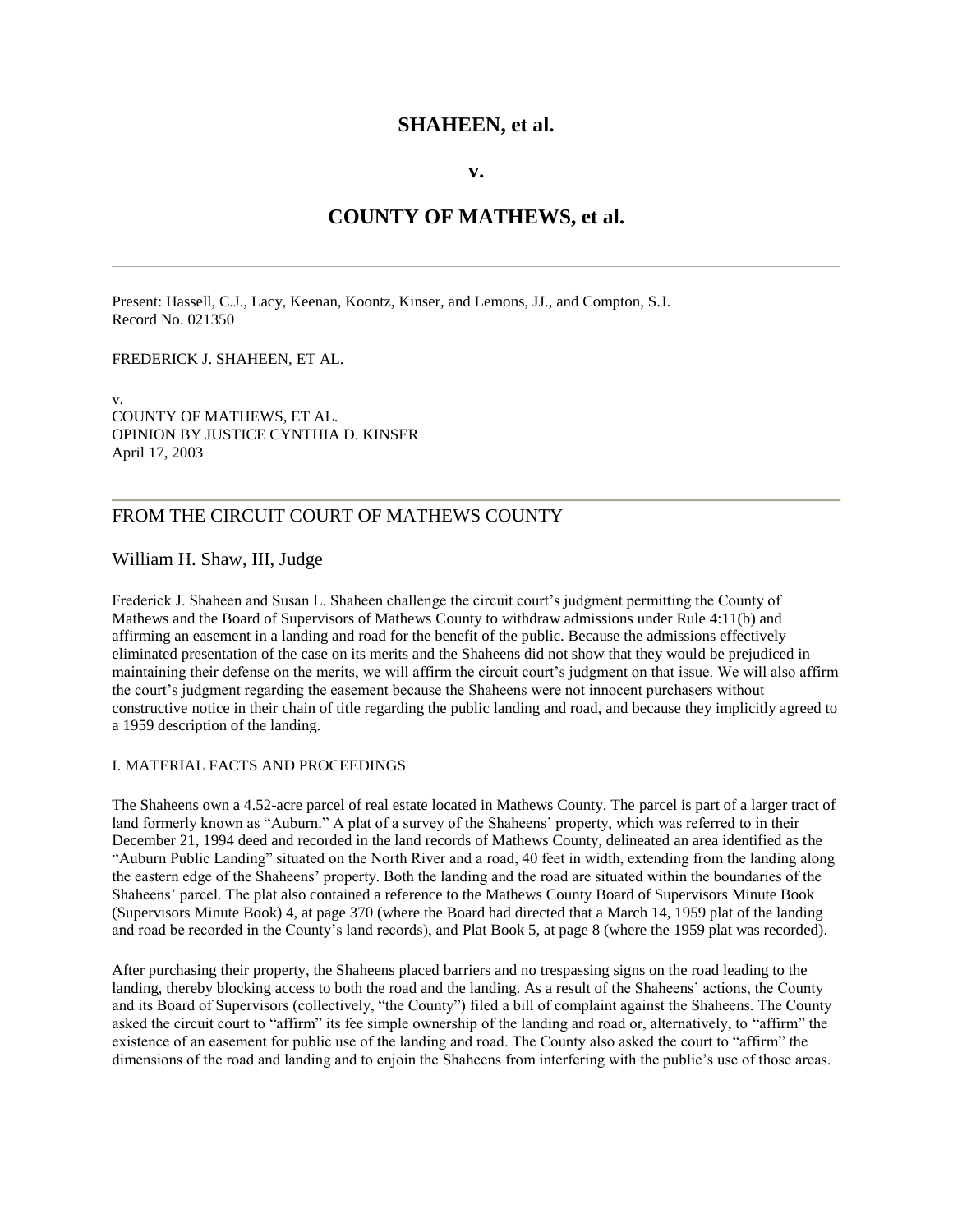The County's alleged ownership of the "Auburn Public Landing" and the road, formerly referred to as the "Wharf Road," was based on a petition filed in 1896 by Thomas F. Nelson and others in the County Court of Mathews County (the Nelson suit). One of the petitioners was Morgan J. Evans, who, along with trustees for his wife, owned the tract of land known as "Auburn." The petitioners asked the court to open a public landing and road

commencing in front of the residence of J.W. Down, which is situated on the public road leading from Mathews Court House to Gloucester Court House; and running in a southwesterly direction to a point on North [R]iver at the intersection of the boundary line between the lands of Mr. Morgan J. Evans and Dr. H.W.M. Washington, better known as Auburn and Green [P]lains farms: The said road [and] landing on Auburn farm[.]

Based on reports filed by "viewers" and "commissioners" appointed in that proceeding, the court "establish[ed] the road and landing as in the petition prayed and as set forth in the diagram filed with the report." "[I]t further appearing that all the land owners will give to the county the proposed road save and except H W M Washington [and] wife and that Morgan J Evans will give a landing on North River of one half acre without compensation[,]" the court ordered the county surveyor to lay off a road "over the lands of Morgan J. Evans to North River .?.?. 33 feet wide, and lay off the landing of [o]ne half acre at the terminus of said road on North River in such place as the said Morgan J Evans may direct." On December 15, 1897, H. C. Jones, a county commissioner, informed the court that he had "been over the road leading .?.?. to North River[.]" He reported that the road was "33 ft. wide from where it begins at Auburn farm[,]" and the landing was "51 X 138 ft. including the width of [the] road[.]"

The orders entered by the court in the Nelson suit were recorded in the Minute Books of the County Court of Mathews County (County Court Minute Books). The indices found in the front of those individual books contained entries from T. F. Nelson to the County and from the County to Nelson. The orders were not indexed in the name of the landowner, Morgan J. Evans. The diagram referred to by the court when it established the road and landing was filed with the papers in the Nelson suit, but it was not recorded in the County Court Minute Books or in a plat book. The diagram showed only the road and did not depict the landing.

In 1955, the Board of Supervisors of Mathews County requested an attorney, Alfred L. Marchant, to review the records regarding the Auburn road and landing. Marchant reported that, although a public road and landing had been established in 1896 or 1897 as a result of the Nelson suit and although both could be readily observed,

the exact boundaries of [the landing] appear impossible of determination from the records, as no survey of the same can be located, and if it is the desire of the Board to have this area definitely established it will appear necessary to do so by mutual agreement between the Board and the present owners of the Auburn property, and if this is done it is suggested that a survey of the same be made[.]

The next year, William C. Coulbourn, the Commonwealth's Attorney, filed with the Board a "Plat of Survey of the Auburn Public Landing .?.?. and the road to it from the present hard surfaced road." Jefferson K. Sinclair prepared that plat, which was dated July 29, 1956. According to its minutes, the Board suggested "that if a slight change can be made in the western boundary of the landing near a small house on the 'Auburn' property, the boundary lines as established by the said survey will be accepted by all parties." Sinclair then prepared a revised plat dated March 14, 1959.**[\[1\]](http://valawyersweekly.com/fulltext-opinions/2003/04/18/shaheen-et-al-v-county-of-mathews-et-al/#fn1)**

When that plat was filed with the Board at its April 29, 1959 meeting, the Board stated in its minutes that the revised plat of survey "gives the correct and definite boundaries of said public landing area," and ordered that "it be approved as showing the exact boundaries of said public landing area and the public road leading thereto." The revised plat was recorded in the land records of Mathews County in Plat Book 5, at page 8. It is the plat referenced on the Shaheens' plat of their property. Despite attempts by the County to obtain the owner's consent, the owner of Auburn at that time did not sign Sinclair's 1959 plat or otherwise indicate consent to or agreement with the boundaries of the public landing as shown on that plat. However, in a letter to Sinclair requesting that he resurvey the landing and prepare a revised plat, Coulbourn advised that he had been informed that the owner of Auburn had consented to a change "in the fence line separating the public landing from the Auburn property."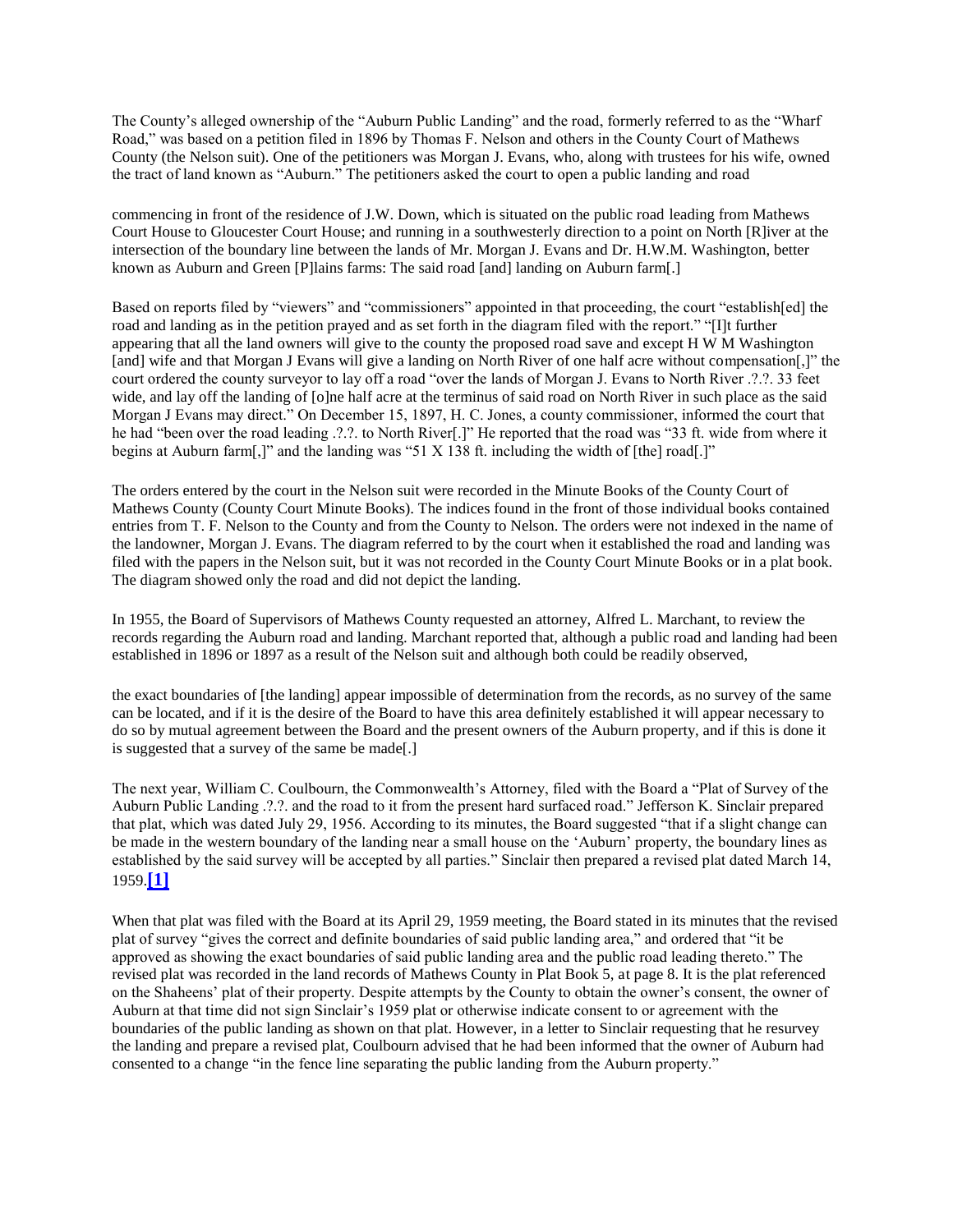At trial, the Shaheens presented testimony from two title examiners who stated that they were unable to find any instrument in the Shaheens' chain of title that vested in the County either title or an easement in the Auburn landing and road, or that indicated the source of the County's claimed ownership. Both title examiners reached their respective conclusions despite the language found in a 1901 deed from Morgan J. Evans and others to Charles Heath.<sup>[\[2\]](http://valawyersweekly.com/fulltext-opinions/2003/04/18/shaheen-et-al-v-county-of-mathews-et-al/#fn2)</sup> The derivative clause of that deed "except[ed] that portion of Auburn Farm now used as a public road and leading down to what is called and known as Auburn Wharf located upon the Auburn property." Similarly, a 1898 lease from Evans and others described the leased premises as "one half of an acre of land .?.?. at the foot of the public road running through the lands of [Morgan Evans] and adjoining the public landing on North River."

Michael Malone, who was hired by the Shaheens to perform a title examination prior to purchasing their parcel of real estate, was one of the title examiners testifying at trial. He stated that, although the reference on the Shaheen's plat to the "Auburn Public Landing" and to the Plat Book and Supervisors Minute Book alerted him that there might be documents regarding a public landing and road, neither the recorded 1959 plat nor the Supervisors Minute Book mentioned the Nelson suit. He testified that, "upon scour[ing] the ind[ices] for owners of Auburn," including Morgan J. Evans, he was unable to find anything "pertaining to [the] creation of the landing or the road." However, virtually all his conclusions were based on his search of the general indices to the County's land records.**[\[3\]](http://valawyersweekly.com/fulltext-opinions/2003/04/18/shaheen-et-al-v-county-of-mathews-et-al/#fn3)** For example, Malone stated that he checked for the County's name in the grantee general indices. But, he could not recall whether he looked for the County's name in the indices to the County Court Minute Books although he had searched for Morgan J. Evans' name in the indices to those books.**[\[4\]](http://valawyersweekly.com/fulltext-opinions/2003/04/18/shaheen-et-al-v-county-of-mathews-et-al/#fn4)** Malone also reported disclaimers in a succession of deeds after Sinclair's 1959 plat was recorded rejecting that plat and disavowing the existence of a public landing and road. Finally, he stated that the records kept by the commissioner of the revenue during the time of the Nelson suit did not reflect any reduction in the amount of land owned by Evans.

The second title examiner, David Adams, testified that he also found nothing in the Shaheen's chain of title that referenced the 1896 Nelson suit. Adams opined that, based on record title, the Shaheens own the road and Auburn landing claimed by the County. His opinion, like that of Malone, was primarily based on a search of the general indices to the County's land records.

A certified land surveyor, James R. Gray, testified at trial. Gray indicated that the 1959 Sinclair plat depicted the road as 40 feet in width, whereas the court's order in the Nelson suit established it as 33 feet wide. He also stated that a surveyor could not use the one-half acre designation of the landing or the dimensions specified in the Nelson suit and accurately survey and plat the Auburn landing. Using old, recorded surveys, triangulation points, and other data, Gray opined that the Auburn landing, as designated in 1896, is now under water.

On August 6, 1998, during pretrial discovery, the Shaheens filed a request for admissions. They subsequently filed a second request for admissions on September 22, 1998. The County did not respond to either request for admissions until November 6, 1998. That same day, the County filed a motion acknowledging that its responses had not been filed within the 21 days specified by Rule 4:11 but requesting that "the Answers to [the Shaheens'] Request for Admissions be accepted rather than the Admissions themselves set forth in the Request for Admissions being admitted." The Shaheens objected, stating that, "[p]ursuant to Rule 4:11 .?.?.?, the matters contained in the defendants' request for admission and the defendants' second request for admissions are deemed admitted." During a telephonic hearing two days before the trial date, a transcript of which is not part of the record in this case, the circuit court indicated that it would allow the County to file the late responses.

The circuit court considered the County's motion again on the morning of trial. The court allowed the County to withdraw the admissions that were "deemed admitted by [Rule 4:11] and the passage of time." The court stated that Rule 4:11 was not intended to put "the responding party in a position of admitting away his case[,]" or "to deal with controverted facts." The court concluded that the admissions taken as a whole would, in fact, result in the County's "admitting away the case." However, the court indicated that, "[i]f it turns out that in order to prove something that [the Shaheens] thought was admitted but is not by virtue of [this] ruling," it would recess the trial to give the Shaheens time "to provide the support or basis for the fact or item that they thought had been admitted." Finally, the court required the County to pay the expense of all or a part of the trial transcript if the Shaheens needed it in order to present additional evidence with regard to the withdrawn admissions.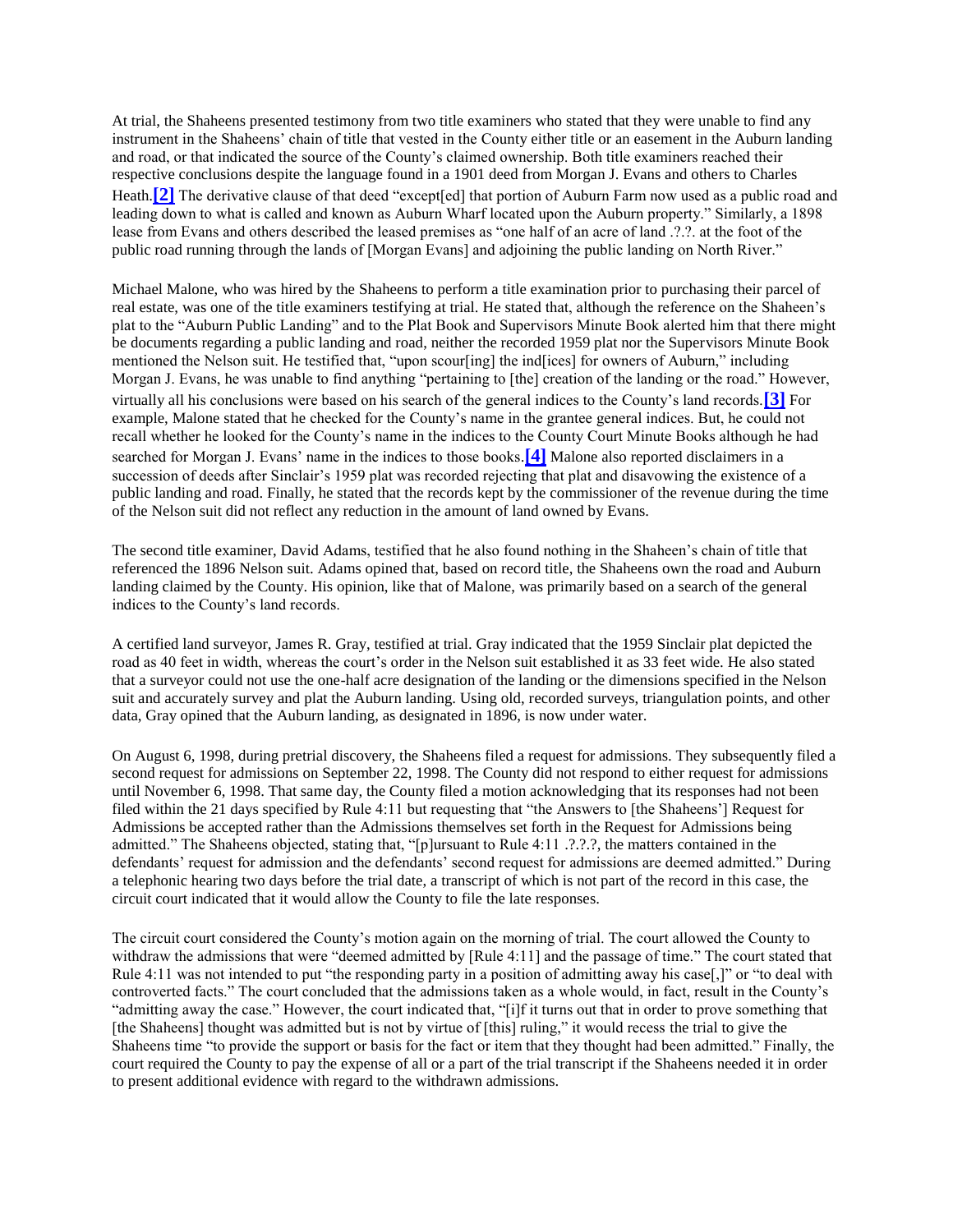Consequently, after hearing evidence, the court recessed the trial for approximately eight months.**[\[5\]](http://valawyersweekly.com/fulltext-opinions/2003/04/18/shaheen-et-al-v-county-of-mathews-et-al/#fn5)** When the trial reconvened, the Shaheens again moved the court to deem the "matters set forth in [their] first and second request for admissions" admitted pursuant to Rule 4:11 and asked for summary judgment based on those admissions. The court denied both motions.

In a letter opinion, the court again addressed the issue regarding the requests for admissions. Noting that Rule 4:11(b) gives a court discretion to allow a party to amend or withdraw an admission, the court concluded that it was proper, given the issues involved in the case, to permit the County to withdraw the "?'admission[s].'?" The court explained:

The merits of this case should have been developed only by a full hearing. The County's claim for a fee simple title or an easement was pleaded and rested upon the records. If the County has by default admitted a matter that is not only genuinely in dispute, but the core of its case, then the merits are not served by application of the rule. There was no real urgency to resolve the case beyond the desire for and convenience of the prompt resolution of the issues.?.?.?. Further, the Court ordered that the County pay certain costs for the defendants' inconvenience. The defendants were not prejudiced in maintaining their defense on the merits.

With regard to the merits of the case, the court, in its letter opinion, concluded that "[t]he road and landing were properly established by the [c]ourt under the prevailing law and the orders issued in the [Nelson] suit [were] properly recorded in the Minute Books of the County Court of Mathews County and indexed in the Books, all in County clerk's office." The Court noted that the existence of the road and landing for the benefit of the public was recognized not only by Morgan J. Evans in a subsequent lease and deed but also by some other owners of Auburn. Although the court concluded that "the evidence would just as likely affirm the existence of fee simple ownership," it granted the County's requested affirmation of a public easement in the Auburn landing and road. Finally, the court established the location of the road and landing as shown on the 1959 Sinclair plat.

In summary, the court concluded that the County had "established an easement for the benefit of the public on and over the road and landing shown on the Sinclair plat" and that, when the Shaheens "took title to their property, they had actual notice of the physical existence of the road and landing, as well as constructive notice thereof, as a matter of law." The court subsequently entered a final order incorporating its letter opinion and permanently enjoining the Shaheens from interfering with the free use and enjoyment of the easement for a public road and public landing. The Shaheens appeal from that judgment.

### II. ANALYSIS

On appeal, the Shaheens raise five assignments of error: (1) the circuit court erred by allowing the County to withdraw its admissions; (2) the court "erred by deciding that the [C]ounty had properly recorded an instrument vesting title in the [C]ounty to the claimed road and landing[;]" (3) the court erred by finding that "there was an instrument in the Shaheens' chain of title giving notice of the [C]ounty's ownership[;]" (4) the court erred by finding that "the 1896 description of the landing was valid[;]" and (5) "[t]he [C]ounty had the burden of proof, and it failed to meet that burden." We will address the assignments of error in that order.

#### A. ADMISSIONS

The Shaheens acknowledge that a trial court has discretion under Rule 4:11 with regard to whether a party should be allowed to amend or withdraw admissions. However, they assert that, in this case, the circuit court abused its discretion by allowing the County to file responses to two sets of requests for admissions when those responses were, according to the Shaheens' calculations, "71" and "24" days late, respectively, and the County did not offer any reason or excuse for its tardiness. Accordingly, the Shaheens request this Court to reverse the judgment of the circuit court and hold that the requests for admissions were deemed admitted. The issue before us is whether the circuit court abused its discretion in allowing the County to withdraw the admissions.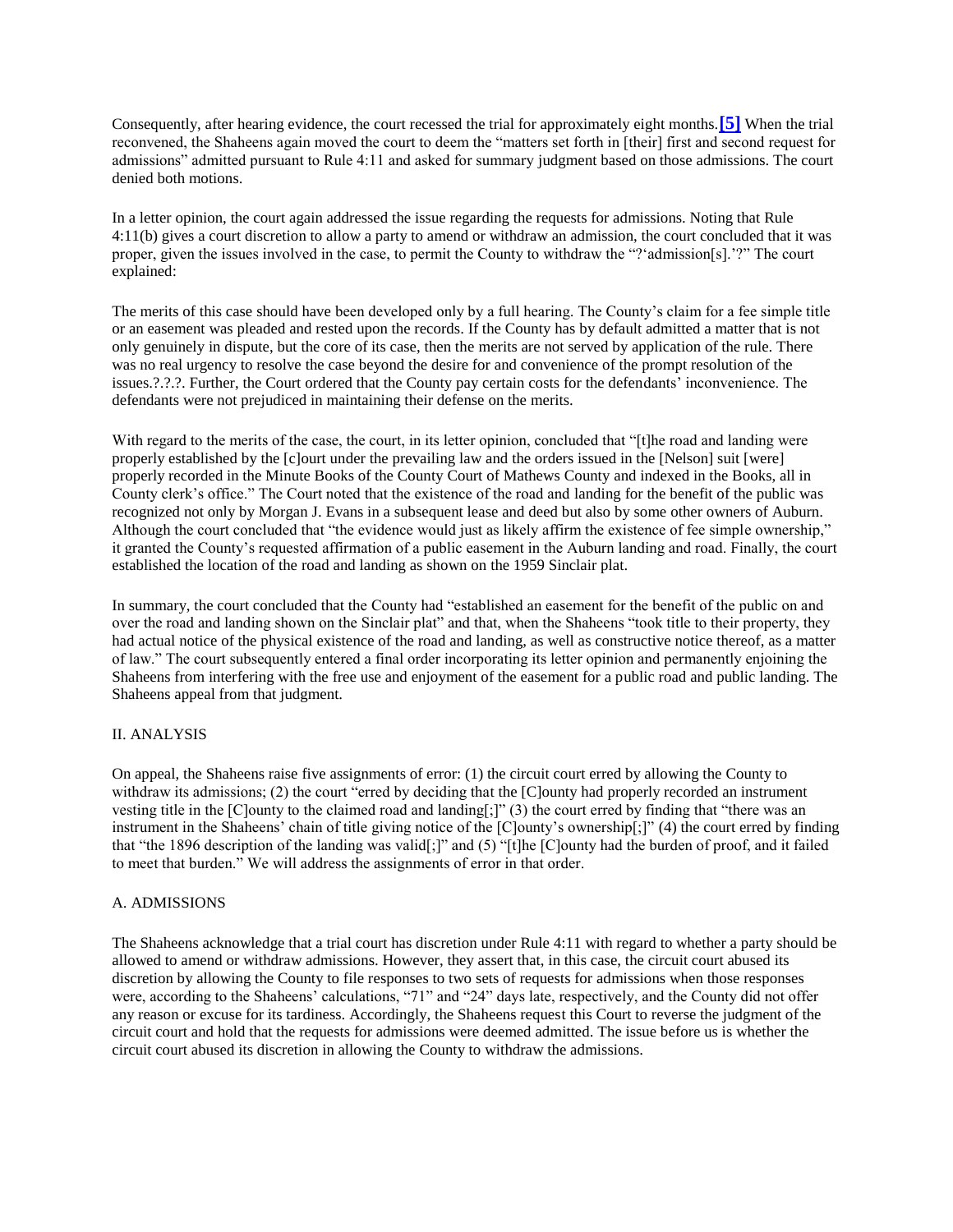Several provisions of Rule 4:11 are relevant to this question.**[\[6\]](http://valawyersweekly.com/fulltext-opinions/2003/04/18/shaheen-et-al-v-county-of-mathews-et-al/#fn6)** Pursuant to Rule 4:11(a), "[e]ach matter of which an admission is requested" is deemed admitted if "the party to whom the request is directed" does not serve "upon the party requesting the admission a written answer or objection addressed to the matter" within 21 days after service of the request. Any matter admitted under the provisions of Rule 4:11 is "conclusively established unless the court on motion permits withdrawal or amendment of the admission." Rule 4:11(b). A trial court's discretion to permit such withdrawal or amendment must be exercised within certain parameters: (1)"when the presentation of the merits of the action will be subserved thereby[;]" and (2) "the party who obtained the admission fails to satisfy the court that withdrawal or amendment will prejudice him in maintaining his action or defense on the merits." Rule 4:11(b); see American Automobile Ass'n v. AAA Legal Clinic of Jefferson Crooke, P.C., 930 F.2d 1117, 1119 (5th Cir. 1991); Farr Man & Co., Inc. v. M/V Rozita, 903 F.2d 871, 875-76 (1st Cir. 1990); Farm Credit Bank of Omaha v. McLaughlin, 474 N.W.2d 883, 887 (N.D. 1991).

Some courts have referred to these parameters as a "two-part test." E.g., Perez v. Miami-Dade County, 297 F.3d 1255, 1264 (11th Cir. 2002), cert. denied \_\_\_ U.S. \_\_\_, 123 S.Ct. 1291 (2003); Federal Deposit Ins. Corp. v. Prusia, 18 F.3d 637, 640 (8th Cir. 1994); American Automobile Ass'n, 930 F.2d at 1119; Farr, 903 F.2d at 876; Farm Credit, 74 N.W.2d at 887; Tank v. Munstedt, 504 N.W.2d 866, 868 (S.D. 1993); In re Pendleton, 11 P.3d 284, 295 (Utah 2000). This test, which we adopt, "?'emphasizes the importance of having the action resolved on the merits, while at the same time assuring each party that justified reliance on an admission in preparation for trial will not operate to his prejudice.'?" Perez, 297 F.3d at 1265 (quoting Smith v. First Nat'l Bank of Atlanta, 837 F.2d 1575, 1577-78 (11th Cir. 1988)).

Under the first prong of this two-part test, the moving party has the burden to demonstrate that withdrawal or amendment of an admission will "subserve" the presentation of the merits of the action. Gary Mun. Airport Auth. v. Peters, 550 N.E.2d 828, 831 (Ind. App. 1990); Farm Credit, 474 N.W.2d at 888. This aspect of the test is "satisfied when upholding the admissions would practically eliminate any presentation of the merits of the case." Hadley v. United States, 45 F.3d 1345, 1348 (9th Cir. 1995); accord Perez, 297 F.3d at 1266; Prusia, 18 F.3d at 640; ADM Agri-Industries, Ltd. V. Harvey, 200 F.R.D. 467, 471 (M.D. Ala. 2001); Westmoreland v. Triumph Motorcycle Corp., 71 F.R.D. 192, 193 (D. Conn. 1976); Gary Munc. Airport, 550 N.E.2d at 831; Farm Credit, 474 N.W.2d at 888.

The record in this case demonstrates that the County satisfied the first prong of the two-part test. The circuit court found that the admissions, viewed as a whole, would result in the County's "admitting away the case," and we agree. For example, the Shaheens requested the County to admit that it had not recorded in the land records of Mathews County the final order in the Nelson suit and that there was no index reference in the land records of Mathews County reflecting the County's ownership interest in the road and landing site at Auburn. The County admitted by default matters that were at the core of its case. Thus, allowing the County to withdraw the admissions aided in the "?'ascertainment of the truth and the development of the merits.'?" Smith, 837 F.2d at 1577 (quoting with approval the district court's opinion in that case). The admissions in this case, if not withdrawn, would have "practically eliminate<sup>[d]</sup> any presentation of the merits of the case." Hadley, 45 F.3d at 1348.

The second prong of the two-part test in Rule 4:11(b) requires the non-moving party to demonstrate that amendment or withdrawal of an admission will prejudice that party in maintaining the action or a defense. This prejudice has been described as

not simply that the party who initially obtained the admission will now have to convince the fact finder of its truth. Rather, it relates to the difficulty a party may face in proving its case, e.g., caused by the unavailability of key witnesses, because of the sudden need to obtain evidence with respect to the questions previously answered by the admissions.

Brook Village North Assocs. v. General Elec. Co., 686 F.2d 66, 70 (1st Cir. 1982); accord Gallegos v. City of Los Angeles, 308 F.3d 987, 993 (9th Cir. 2002); Hadley, 45 F.3d at 1348; Prusia, 18 F.3d at 640; American Automobile Ass'n, 930 F.2d at 1120; Smith, 837 F.2d at 1578; Farm Credit, 474 N.W.2d at 888.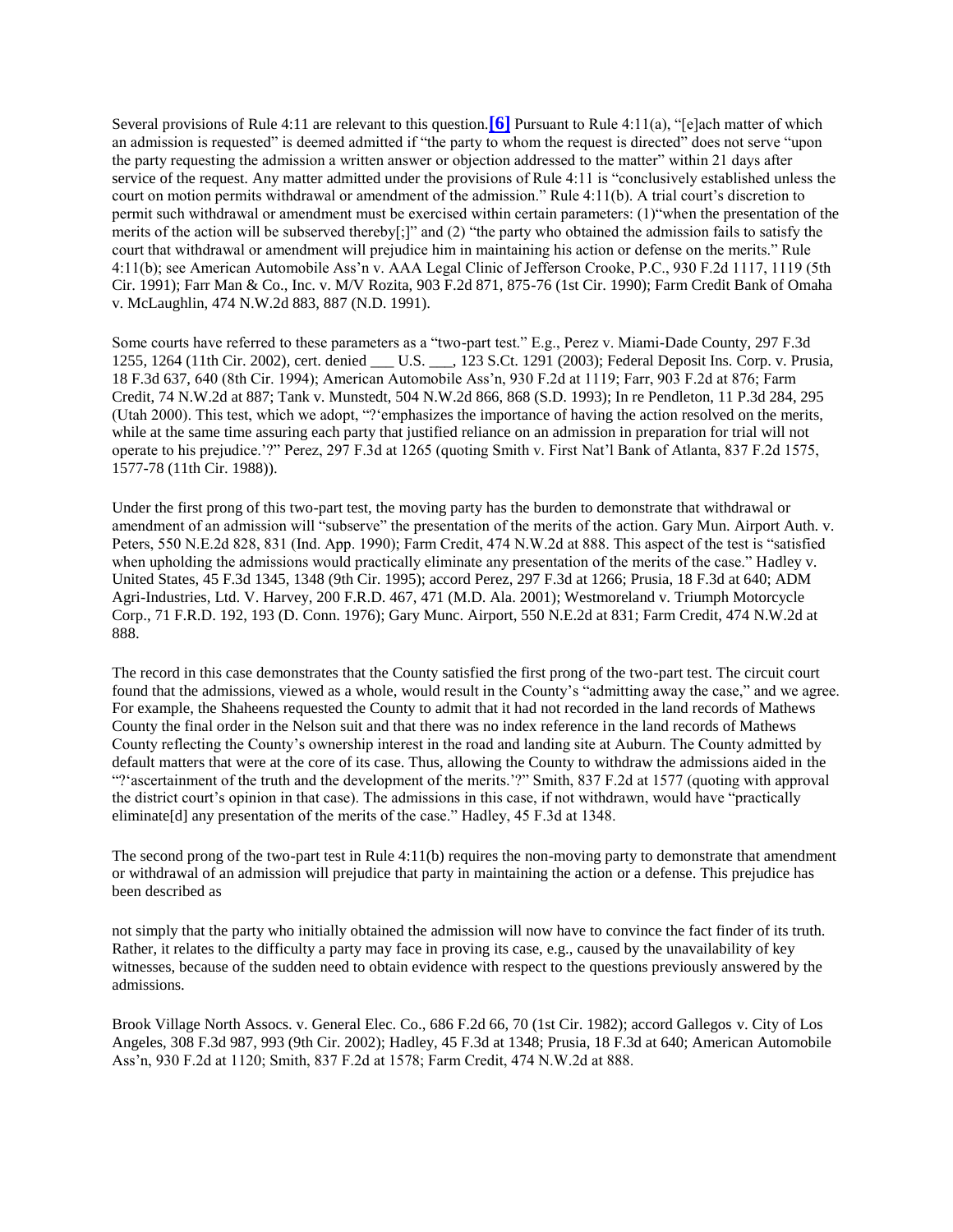In this case, the Shaheens did not establish this type of prejudice. Instead, the Shaheens focused on the lateness of the County's responses to the requests for admissions and the unfairness of allowing the County to withdraw the admissions less than 48 hours before commencement of the trial. They did not demonstrate that they would have difficulty in the presentation of their defense or that they were less able to obtain the evidence needed to prove the matters that had been admitted.

Furthermore, the court recessed for several months in order for the Shaheens to present additional evidence regarding the withdrawn admissions and required the County to bear certain costs to facilitate the Shaheens' presentation of that evidence. The court also noted that the County had responded to the requests for admissions "with great deliberation" and that the County, at one point, had opened its file to the Shaheens. Any inconvenience suffered by the Shaheens did not involve the type or level of prejudice that would have justified a denial of the County's motion to withdraw or amend the admissions.

Therefore, we hold that the circuit court did not abuse its discretion in allowing the County to withdraw and amend the admissions since those admissions effectively eliminated presentation of the case on its merits and the Shaheens did not show that they would be prejudiced in maintaining their defense on the merits.**[\[7\]](http://valawyersweekly.com/fulltext-opinions/2003/04/18/shaheen-et-al-v-county-of-mathews-et-al/#fn7)** Our decision today does not diminish the seriousness of requests for admissions or the requirements for prompt responses. The purpose of Rule 4:11 is to expedite a trial by narrowing the contested facts and issues, but the rule should not be used as a weapon "with the wild-eyed hope that the other side will fail to answer and therefore admit essential elements." Perez, 297 F.3d at 1268. Even though the consequences of failing to comply with the requirements of Rule 4:11 are harsh, a party who does so should not readily escape those consequences.

## B. INSTRUMENT IN SHAHEENS' CHAIN OF TITLE

The crux of the Shaheens' second and third assignments of error is that the County failed to record properly the final order in the Nelson suit that established the public landing and road. Relying on ??2510 of the 1887 Code, they claim that the order should have been recorded in a deed book rather than in the County Court Minute Books.**[\[8\]](http://valawyersweekly.com/fulltext-opinions/2003/04/18/shaheen-et-al-v-county-of-mathews-et-al/#fn8)** Because of the alleged improper recordation of the order, the Shaheens assert that there is no instrument in their chain of title giving notice of the County's interest in the public landing and road.

It is not necessary for this Court to decide whether the provisions of ??2510 of the 1887 Code required the final order in the Nelson suit to be recorded in a deed book.**[\[9\]](http://valawyersweekly.com/fulltext-opinions/2003/04/18/shaheen-et-al-v-county-of-mathews-et-al/#fn9)** The dispositive issue is whether there is an instrument in the Shaheens' chain of title giving constructive notice of the County's claim either to a fee simple interest or an easement in the Auburn landing and road. The issue of constructive notice implicates the provisions of ??2465 of the 1887 Code. That statute, which was in effect while the Nelson suit was pending, provided that

[e]very such contract in writing, every deed conveying any such estate or term, and every deed of gift, or deed of trust, or mortgage, conveying real estate or goods and chattels, shall be void as to subsequent purchasers for valuable consideration without notice, and creditors, until and except from the time that it is duly admitted to record in the county or corporation wherein the property embraced in such contract or deed may be.

See Jones v. Folks, 149 Va. 140, 144, 140 S.E. 126, 127 (1927) for a discussion of this statute. See also, Code ??55- 96 (current version of former ??2465). If, as the Shaheens contend, there is no instrument in their chain of title giving constructive notice of the County's claim, then the final order in the Nelson suit establishing the public landing and road is "void" as to the Shaheens, who were "subsequent purchasers." Code ??2465.

"The main purpose of recordation statutes is to give constructive notice to purchasers and encumbrancers who acquire or seek to acquire some interest or right in property." Chavis v. Gibbs, 198 Va. 379, 381, 94 S.E.2d 195, 197 (1956). "[W]here a party purchases an estate which is subject to the right of another, and that right is shown by the chain of title papers, the purchaser is charged with notice of all that the title paper or papers to which they refer may disclose upon complete examination." Id. at 382, 94 S.E.2d at 197 (citing Effinger v. Hall, 81 Va. 94, 105 (1885); Burwell's Adm'rs v. Fauber, 62 Va. (21 Gratt.) 446, 463 (1871); Virginia Iron & Coke Co. v. Roberts, 103 Va. 661, 681, 49 S.E. 984, 986, (1905)); see also Fox v. Templeton, 229 Va. 380, 385, 329 S.E.2d 6, 8-9 (1985). However, a bona fide purchaser is charged with constructive notice of only those matters of record in the purchaser's chain of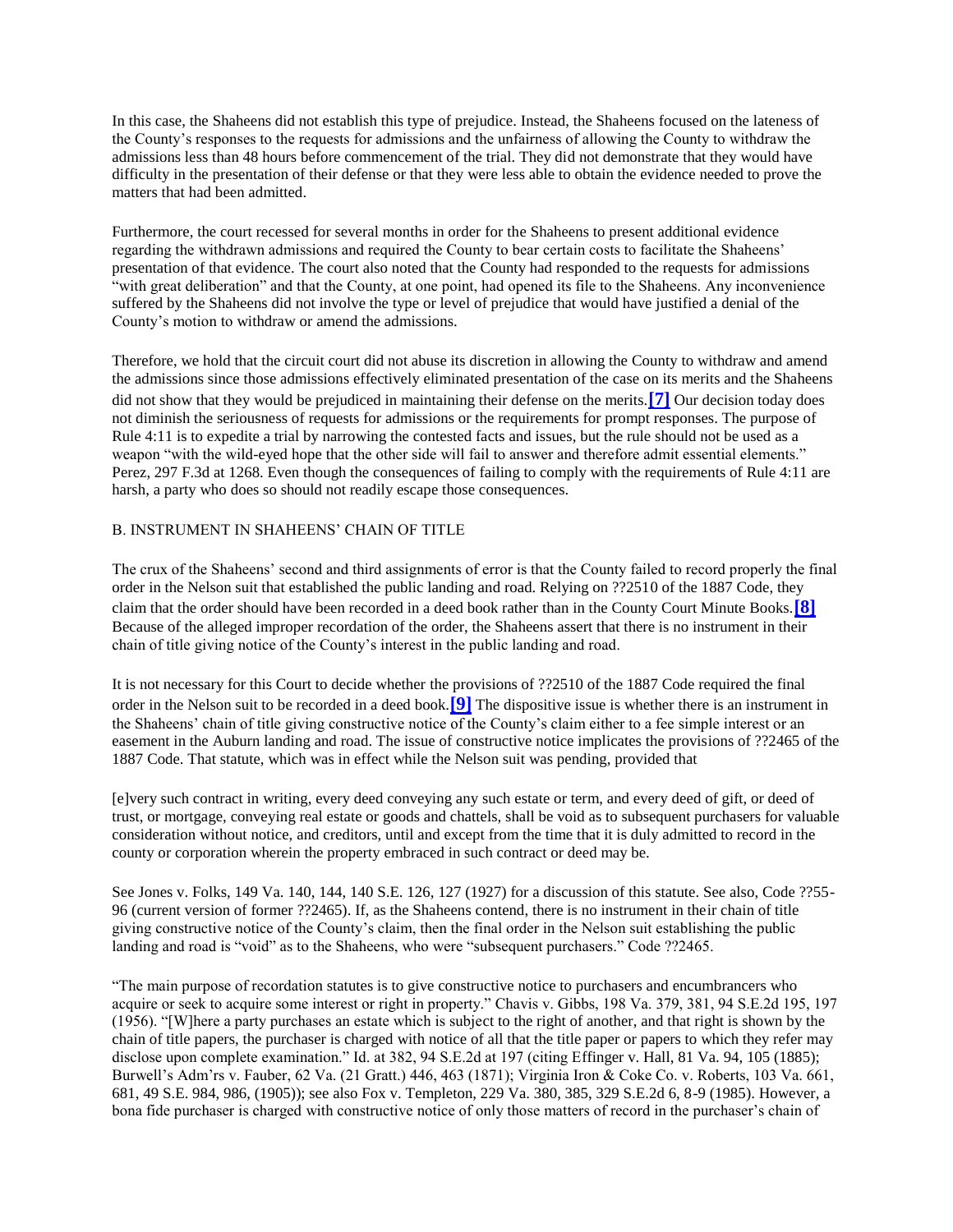title referred to or about which the purchaser is placed on inquiry. Kiser v. Clinchfield Coal Corp., 200 Va. 517, 523, 106 S.E.2d 601, 606 (1959); Providence Forge Fishing & Hunting Club v. Gill, 117 Va. 557, 560, 85 S.E. 464, 465 (1915).

To constitute constructive notice,

the registered or recorded instrument must afford to subsequent purchasers or [i]ncumbrancers the means of not only ascertaining with accuracy what property is conveyed or affected by the instrument registered or recorded and where it is, but its language must be such that, if a subsequent purchaser or incumbrancer should examine the instrument itself, he would obtain thereby actual notice of all the rights which were intended to be created or conferred by it; and if it contained these essential requisites the registry or recordation thereof operates as constructive notice to subsequent purchasers and incumbrancers[.]

National Cash Register Co. v. Burrow, 110 Va. 785, 790, 67 S.E. 370, 371-72 (1910). Stated differently, a purchaser "must look to the title papers under which he buys, and is charged with notice of all the facts appearing upon their face, or to the knowledge of which anything there appearing will conduct him. He has no right to shut his eyes or his ears to the inlet of information, and then say he is a bona fide purchaser without notice." Burwell's Adm'rs, 62 Va. (21 Gratt.) at 463; quoted in Chavis, 198 Va. at 383, 94 S.E.2d at 198. Only a purchaser without notice can take advantage of a failure to record an instrument. National Mut. Bldg. & Loan Ass'n v. Blair, 98 Va. 490, 498, 36 S.E. 513, 515 (1900).

In this case, there were three instruments in the Shaheens' chain of title giving constructive notice of the County's interest in the public landing and road. The first two instruments were the 1898 lease and the 1901 deed from Morgan J. Evans, a predecessor-in-title to the Shaheens and one of the petitioners in the Nelson suit. The third instrument was the plat of the Shaheens' property.

Specifically, the 1901 deed contained the following relevant language:

The property herein conveyed being the same property conveyed to Morgan J. Evans .?.?. by .?.?.?. Deed dated October 20, 1893 and recorded in the Clerk's Office of Mathews County, Virginia .?.?.?, (save and except that portion of Auburn Farm now used as a public road and leading down to what is called and known as "Auburn Wharf," located upon the Auburn property[)].

Although this exception appeared in the derivative clause of that deed, it, nevertheless, placed subsequent purchasers, including the Shaheens, on notice that there was a public road and landing located on the Auburn property. The 1898 lease also referred to a "public road running through the lands of [Morgan Evans] and adjoining the public landing on North River."

"[T]he recordation of an instrument gives constructive notice of all the facts expressly stated in the instrument and other[] matters therein suggested which might be disclosed upon prudent inquiry." Chavis, 198 Va. at 382, 94 S.E.2d at 197. Since the 1898 lease and the 1901 deed both referred to a "public" road and landing, a "prudent inquiry" in this case would have led to the conclusion that the County must have acquired an interest in the road and landing by virtue of an instrument such as a deed or through a condemnation proceeding. Orders entered in county court proceedings in Mathews County were recorded in the County Court Minute Books during the period when the Nelson suit was pending. Thus, searching for the County's name in the indices to the County Court Minute Books, since general indices were not required until 1919, see former Code ??3394, would have revealed the orders in the Nelson suit that established the landing and road.

Apparently, Marchant found those orders in 1955. In a report to the County's Board of Supervisors, Marchant discussed the orders and recited the volumes of the County Court Minute Books and page numbers at which those orders were recorded. He also opined that the orders "appear[ed] to establish definitely that such a road and landing were opened."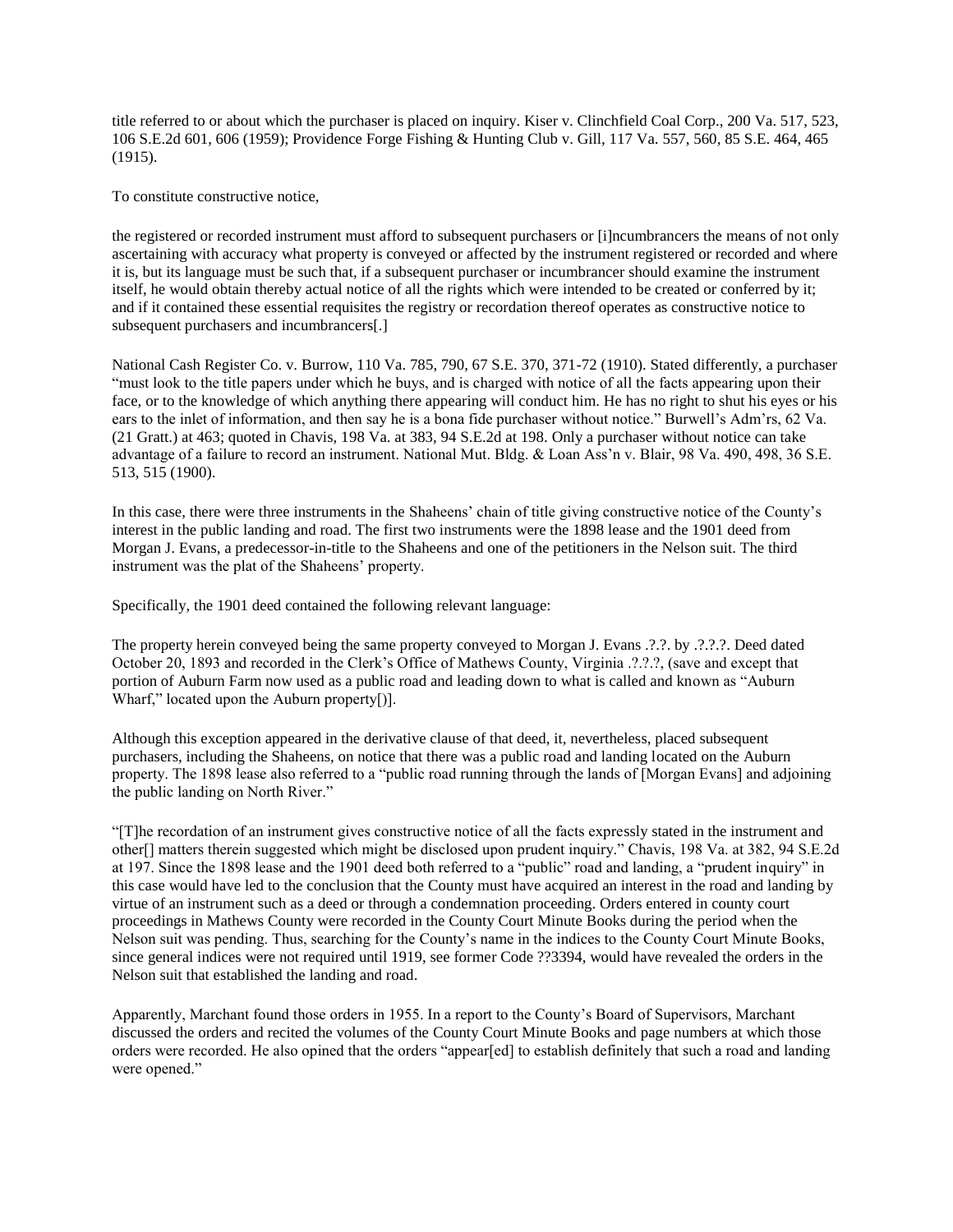Similarly, the plat of the Shaheens' property not only depicted the "Auburn Public Landing" and road on its face but also referenced the Supervisors' Minute Book and the plat book where the 1959 Sinclair plat was recorded. Despite disclaimers regarding the 1959 plat in some of the deeds to the Shaheens' predecessors-in-title, the plat of their property and the references contained therein again provided constructive notice of the existence of a "public" road and landing.

The scope of a "prudent inquiry" was at issue in Chavis. There, the owner of two tracts of real estate conveyed the tracts to a trustee to secure payment of two promissory notes. 198 Va. at 380, 94 S.E.2d at 196. The owner subsequently conveyed the property to another individual, but that deed did not mention the prior deed of trust. Id. The second owner then sold the property to C.?L. Chavis. Id. The deed to Chavis, which was recorded on January 19, 1948, stated that the conveyance was made subject to the lien of the prior deed of trust. Id. at 381, 94 S.E.2d at 196. However, default occurred in the payment of the notes, and the trustee, prior to the conveyance to Chavis, sold the property to two receivers for a bank, who in turn conveyed the property to Louis C. Gibbs. Both the deed to the receivers and the deed to Gibbs were recorded subsequent to the recordation of the deed to Chavis. Id. at 380, 94 S.E.2d at 196.

The issue in the case was whether Chavis or Gibbs had title to the property. Id. at 381, 94 S.E.2d at 197. Chavis contended that the deed from the trustee to the receivers was void as to him because it had not been recorded prior to the time that he had acquired the property and recorded his deed. Id. at 381, 94 S.E.2d at 196-97. Gibbs, on the other hand, claimed that the deed of trust and the recitals in Chavis' deed charged Chavis with sufficient notice to put him on inquiry, which if pursued, would have revealed the foreclosure sale and conveyance by the trustee under the deed of trust. Id. at 381, 94 S.E.2d at 197. We agreed with Gibbs. Id. at 388, 94 S.E.2d at 201.

In our decision, we quoted with approval this statement from 66 C.J.S., *Notice*, ??11, p. 642:

A person who has sufficient information to lead him to a fact is deemed conversant with it, and a person who has notice of facts which would cause a reasonably prudent person to inquire as to further facts is chargeable with notice of the further facts discoverable by proper inquiry.

Id. at 385, 94 S.E.2d at 199. We concluded that the recitals in the deed to Chavis put him on inquiry regarding the deed of trust and the rights of the beneficiary. Id. "If reasonable and prudent inquiry had been made and full answers obtained, [Chavis] would have discovered that because of default in the payment of the notes, the property had been sold in accordance with the provisions of the deed of trust." Id. at 387, 94 S.E.2d at 201. Thus, we held that Chavis was not a purchaser without notice and did not take title to the property. Id. at 388, 94 S.E.2d at 201. In Chavis, a prudent inquiry was not limited to facts disclosed solely within the four corners of the recorded instruments. The fact that the deed of trust was of record and remained outstanding when Chavis purchased the property placed on him a duty to inquire further about the status of the notes secured by the deed of trust.

Our decision today is consistent with an analogous case decided by this Court many years ago. In Whitlock v. Johnson, 87 Va. 323, 330, 12 S.E. 614, 616 (1891), the question we considered was whether the defendants were innocent purchasers for value, with notice. Several deeds in Whitlock's chain of title contained a reference to "a plat of the sub-division of E.?F. Peticolas's estate, which plat is filed with the report of Commissioner W. F. Watson, in the clerk's office of the county court of Henrico, with the causes ended October, 1861." Id. at 330, 12 S.E. at 617. The referenced plat, which was only filed with the commissioner's report and not in the deed books, had the name of "Dr. C.?P. Johnson" on lot No. 25 and the word "do" on each of the other lots in question. Id. at 331, 12 S.E. at 617. The deed to Whitlock did not, however, mention the plat, but it did refer to the other deeds in Whitlock's chain of title. Id. at 330-31, 12 S.E. at 617.

We concluded that Whitlock was put on inquiry as to the commissioner's report which conclusively showed that Johnson purchased the lots in question. Id. at 331, 12 S.E. at 617. Although the cause in which the report and plat were filed was not specifically named in the deeds, it was sufficient that the deeds contained the term of court in which the cause was ended and referred to the plat, and that the plat named the cause in which the property was sold. Id. Thus, we held that Whitlock had constructive notice of the outstanding title of Johnson to the lots in question. Id. at 332, 12 S.E. at 617.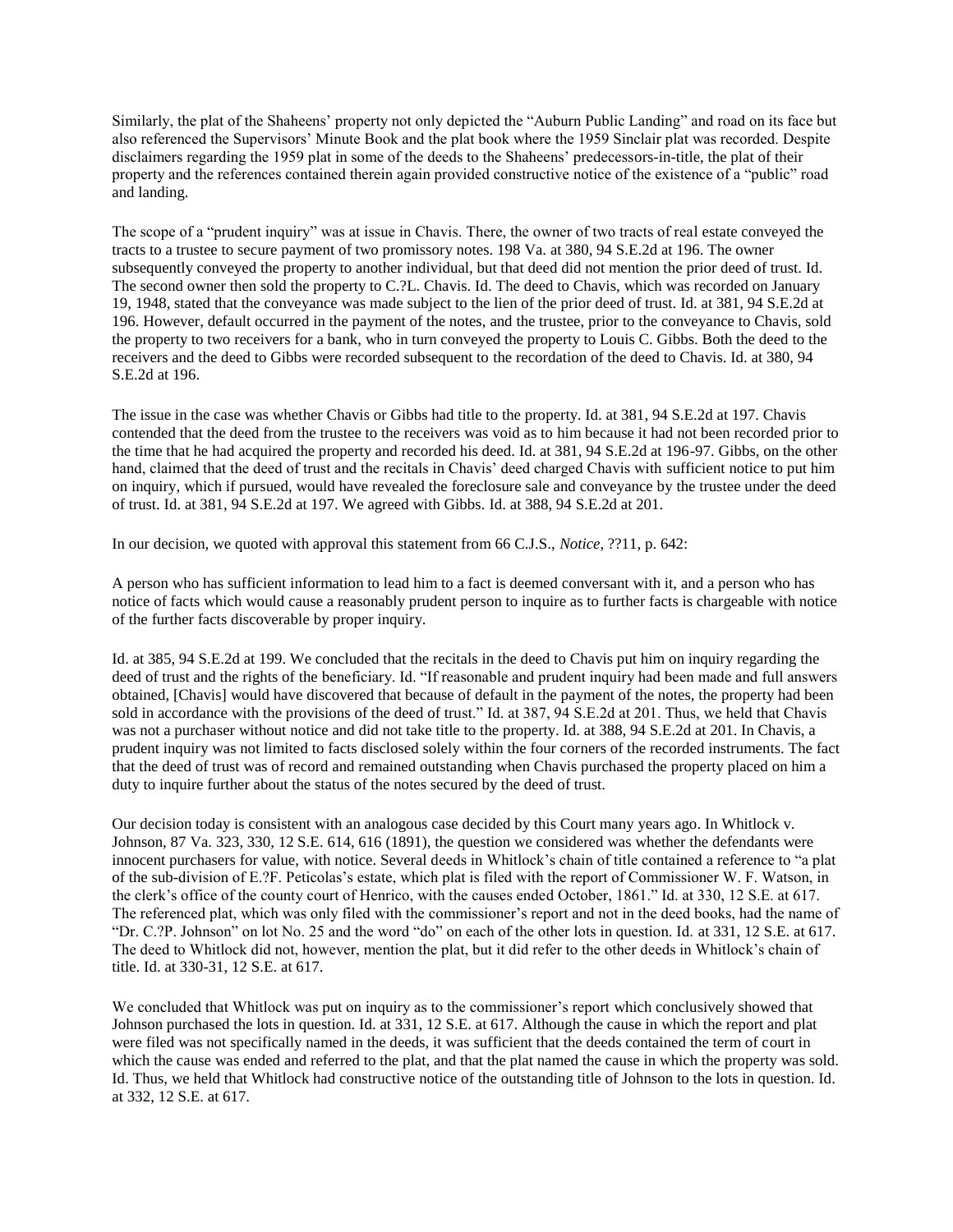Similarly, the instruments in the Shaheens' chain of title did not mention the Nelson suit, but those instruments provided sufficient information to put the Shaheens on constructive notice about the existence of a public landing and road. And, as we have already stated, a "prudent inquiry" would have led to the Nelson suit orders recorded in the County Court Minute Books.

Thus, we conclude that the circuit court did not err in "affirming" the existence of an easement for the benefit of the public in the Auburn landing and road. The Shaheens were not innocent purchasers without constructive notice of the County's interest in the landing and road.

## C. DESCRIPTION OF LANDING

In their fourth assignment of error, the Shaheens contend that the description of the Auburn landing as set forth in the Nelson suit was so vague as to be invalid or void, thereby causing the County's claim to the landing to fail. The circuit court, in its letter opinion, discussed the difficulties with the description of the landing and stated that "[t]he precise location of the road and landing cannot be established by review of the Nelson suit." However, the court ultimately adopted the description of the landing as shown on the 1959 Sinclair plat.

Irrespective of any inadequacies in the description of the landing when it was established in the Nelson suit or whether the description was sufficient to give notice under the registry laws as to enable a subsequent purchaser to determine where the landing was situated, see Merritt v. Bunting, 107 Va. 174, 178, 57 S.E. 567, 568 (1907), we conclude that the Shaheens cannot now dispute the description adopted by the circuit court. The plat depicting the Shaheens' property delineated the "Auburn Public Landing" and specifically referred to the plat book where the 1959 Sinclair plat was recorded in the County's land records. The Shaheens implicitly agreed to the accuracy of the 1959 Sinclair description of the public landing by accepting their own deed. See Shooting Point, L.L.C. v. Wescoat, 265 Va. 256, 264, 576 S.E.2d 497, 501 (2003); Johnson v. Powhatan Mining Co., Inc., 127 Va. 352, 364, 103 S.E. 703, 707 (1920). Thus, we find no merit in this assignment of error.

## D. BURDEN OF PROOF

Finally, the Shaheens argue that the County had the burden of proof and failed to carry that burden. We do not agree. For the reasons already stated, we conclude that the County established, by clear and convincing evidence, an easement in the Auburn landing and road for the benefit of the public.

### III. CONCLUSION

With regard to each of the assignments of error raised by the Shaheens, we find no error in the judgment of the circuit court. Thus, we will affirm that judgment.

Affirmed.

## **FOOTNOTES:**

**[1]** At trial, Charles J. Kerns testified that he assisted Sinclair in performing the 1956 survey. Kerns stated that the low water mark appearing on the revised plat was the same as that used on the 1956 plat. He also testified that, during the 1956 survey, no attempt was made to determine the 1896 low water mark. Kerns admitted that, although it was possible to determine how much erosion had occurred in the landing area since 1896, that determination was not made during the survey. He agreed that it would be difficult for a surveyor to take the orders in the Nelson suit and draw a description of the landing without making some assumptions, in part, because the landing's dimensions specified in those orders did not equate to one-half acre.